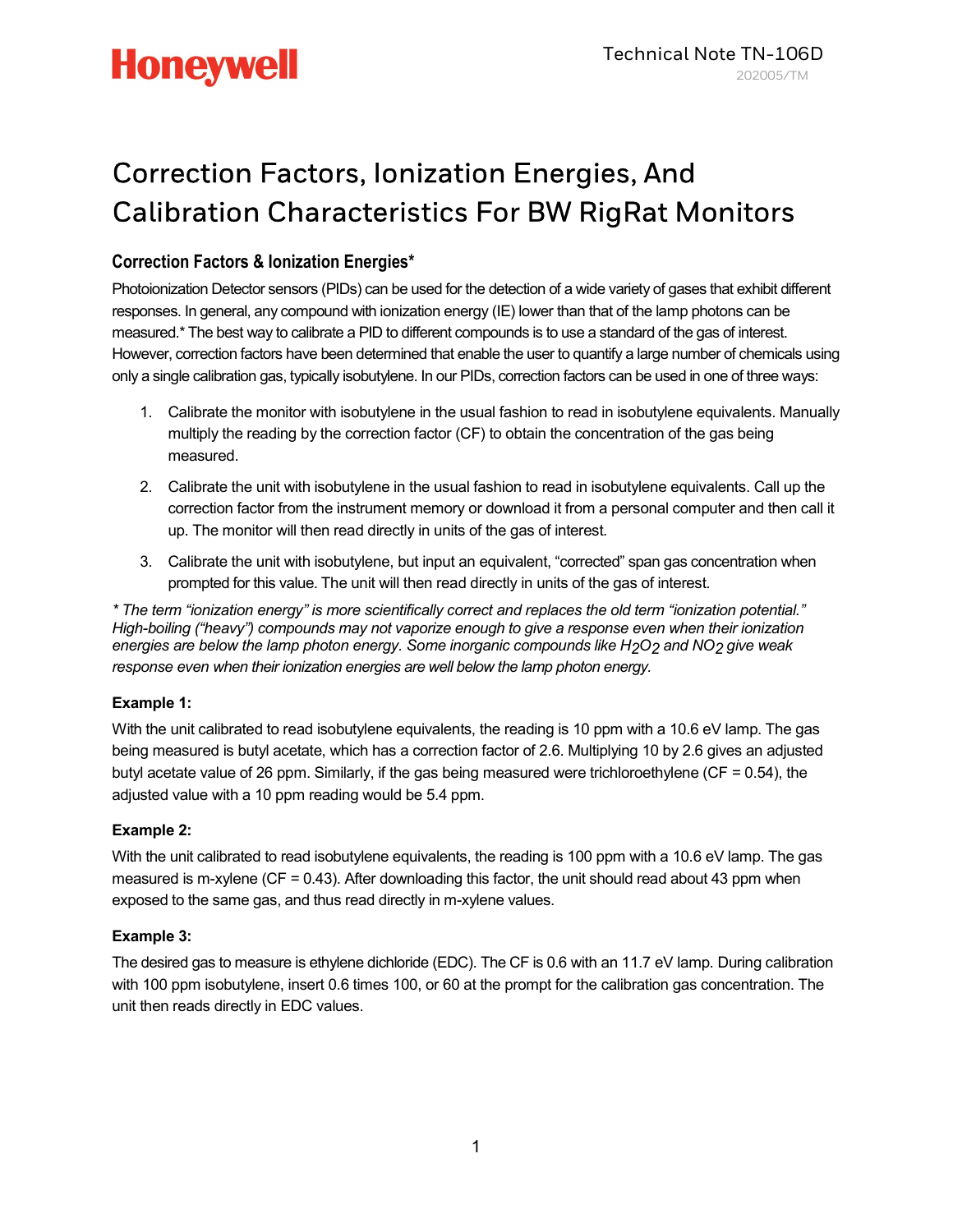

#### Conversion to mg/m3

To convert from ppm to mg/m<sup>3</sup>, use the following formula:

Conc.  $(mg/m^3) = [Conc.(ppmv) \times mol. wt. (g/mole)]$ molar gas volume (L)

For air at 25°C (77°F), the molar gas volume is 24.4 L/mole and the formula reduces to:

Conc.(mg/m3) = Conc.(ppmv) x mol. wt. (g/mole) x  $0.041$ 

For example, if the instrument is calibrated with a gas standard in ppmv, such as 100 ppm isobutylene, and the user wants the display to read in mg/m<sup>3</sup> of hexane, whose m.w. is 86 and CF is 4.3, the overall correction factor would be 4.3 x 86 x 0.041 equals 15.2.

#### Correction Factors for Mixtures

The correction factor for a mixture is calculated from the sum of the mole fractions Xi of each component divided by their respective correction factors CFi:

CFmix = 
$$
1 / (X_1 / CF_1 + X_2 / CF_2 + X_3 / CF_3 + ... X_i / CF_i)
$$

Thus, for example, a vapor phase mixture of 5% benzene and 95% n-hexane would have a CFmix of  $CFmix = 1 / (0.05/0.53 + 0.95/4.3) = 3.2$ . A reading of 100 would then correspond to 320 ppm of the total mixture, comprised of 16 ppm benzene and 304 ppm hexane.

For a spreadsheet to compute the correction factor and TLV of a mixture see the appendix at the end of the CF table.

#### TLVs and Alarm Limits for Mixtures

The correction factor for mixtures can be used to set alarm limits for mixtures. To do this one first needs to calculate the exposure limit for the mixture. The Threshold Limit Value (TLV) often defines exposure limits. The TLV for the mixture is calculated in a manner similar to the CF calculation:

In the above example, the 8-h TLV for benzene is 0.5 ppm and for n-hexane 50 ppm. Therefore, the TLV of the mixture is TLVmix =  $1 / (0.05/0.5 + 0.95/50) = 8.4$  ppm, corresponding to 8.0 ppm hexane and 0.4 ppm benzene. For an instrument calibrated on isobutylene, the reading corresponding to the TLV is:

TLV mix =  $1 / (X_1/TLV_1 + X_2/TLV_2 + X_3/TLV_3 + ... X_i/TLV_i)$ 

A common practice is to set the lower alarm limit to half the TLV, and the higher limit to the TLV. Thus, one would set the alarms to 1.3 and 2.6 ppm, respectively.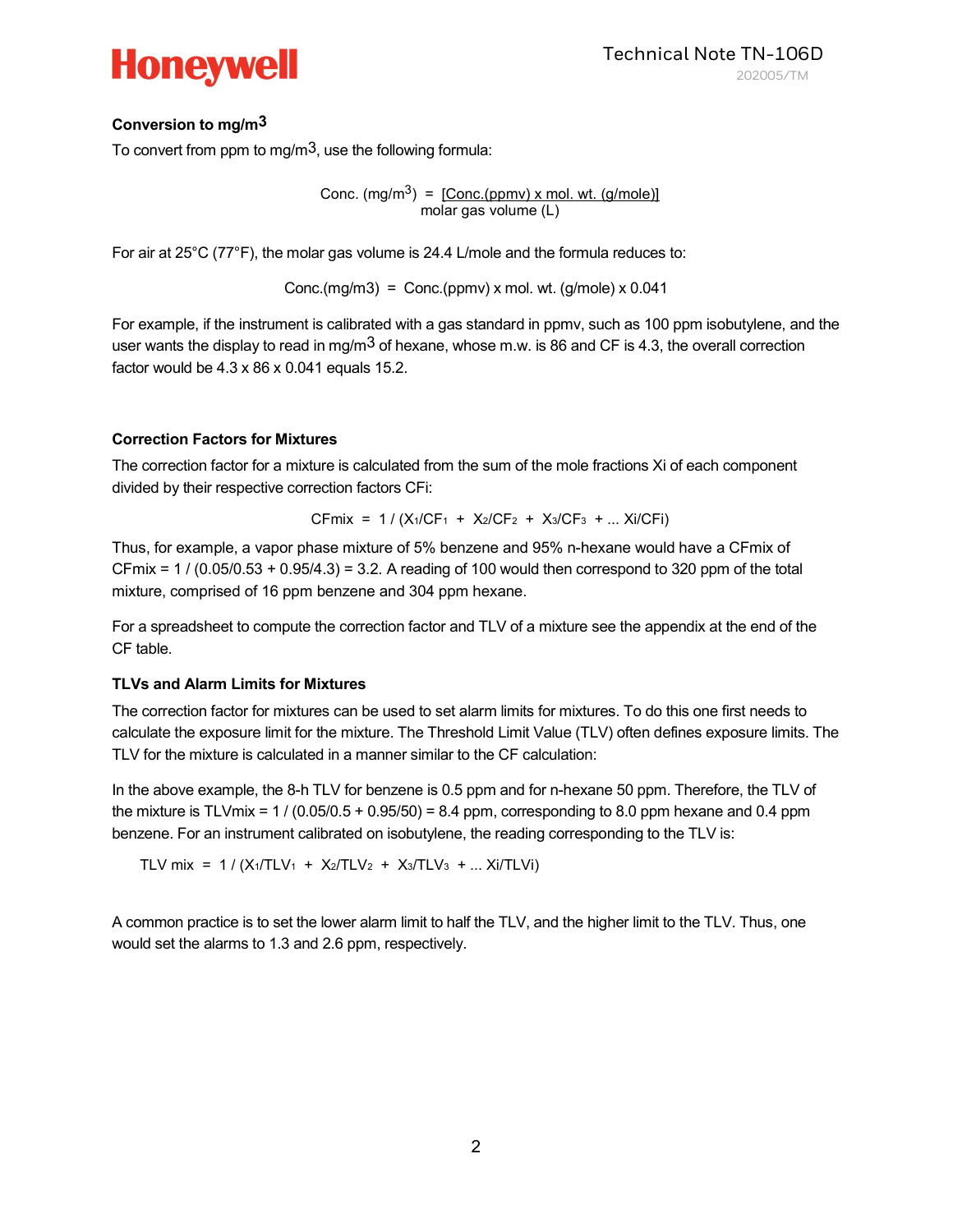#### CALIBRATION CHARACTERISTICS

- A. Flow Configuration. PID response is essentially independent of gas flow rate as long as it is sufficient to satisfy the pump demand. Four main flow configurations are used for calibrating a PID:
	- 1. Pressurized gas cylinder (Fixed-flow regulator): The flow rate of the regulator should match the flow demand of the instrument pump or be slightly higher.
	- 2. Pressurized gas cylinder (Demand-flow regulator): A demand-flow regulator better matches pump speed differences, but results in a slight vacuum during calibration and thus slightly high readings.
	- 3. Collapsible gas bag: The instrument will draw the calibration gas from the bag at its normal flow rate, as long as the bag valve is large enough. The bag should be filled with enough gas to allow at least one minute of flow  $($   $\sim$  0.5 L for a MiniRAE3000+,  $\sim$ 0.3 L for MultiRAE).
	- 4. T (or open tube) method: The T method uses a T-junction with gas flow higher than the pump draw. The gas supply is connected to one end of the T, the instrument inlet is connected to a second end of the T, and excess gas flow escapes through the third, open end of the T. To prevent ambient air mixing, a long tube should be connected to the open end, or a high excess rate should be used. Alternatively, the instrument probe can be inserted into an open tube slightly wider than the probe. Excess gas flows out around the probe.

The first two cylinder methods are the most efficient in terms of gas usage, while the bag and T methods give slightly more accurate results because they match the pump flow better.

- B. Pressure. Pressures deviating from atmospheric pressure affect the readings by altering gas concentration and pump characteristics. It is best to calibrate with the instrument and calibration gas at the same pressure as each other and the sample gas. (Note that the cylinder pressure is not relevant because the regulator reduces the pressure to ambient.) If the instrument is calibrated at atmospheric pressure in one of the flow configurations described above, then (1) pressures slightly above ambient are acceptable but high pressures can damage the pump and (2) samples under vacuum may give low readings if air leaks into the sample train.
- C. Temperature. Because temperature effects gas density and concentration, the temperature of the calibration gas and instrument should be as close as possible to the ambient temperature where the unit will be used. We recommend

that the temperature of the calibration gas be within the instrument's temperature specification (typically, 14° to 113° F, or -10° to 45° C). Also, during actual measurements, the instrument should be kept at the same or higher temperature than the sample temperature to avoid condensation in the unit.

- D. Matrix. The matrix gas of the calibration compound and VOC sample is significant. Some common matrix components, such as methane and water vapor can affect the VOC signal. PIDs are most commonly used for monitoring VOCs in air, in which case the preferred calibration gas matrix is air. For a MiniRAE3000+, methane, methanol, and water vapor reduce the response by about 20% when their concentration is 15,000 ppm and by about 40% at 30,000 ppm. Despite earlier reports of oxygen effects, RAE PID responses with 10.6 eV lamps are independent of oxygen concentration, and calibration gases in a pure nitrogen matrix can be used. H<sub>2</sub> and CO<sub>2</sub> up to 5 volume  $%$  also have no effect.
- E. Concentration. Although Honeywell PIDs have electronically linearized output, it is best to calibrate in a concentration range close to the actual measurement range. For example, 100 ppm standard gas for anticipated vapors of 0 to 250 ppm, and 500 ppm standard for expected concentrations of 250 to 1,000 ppm.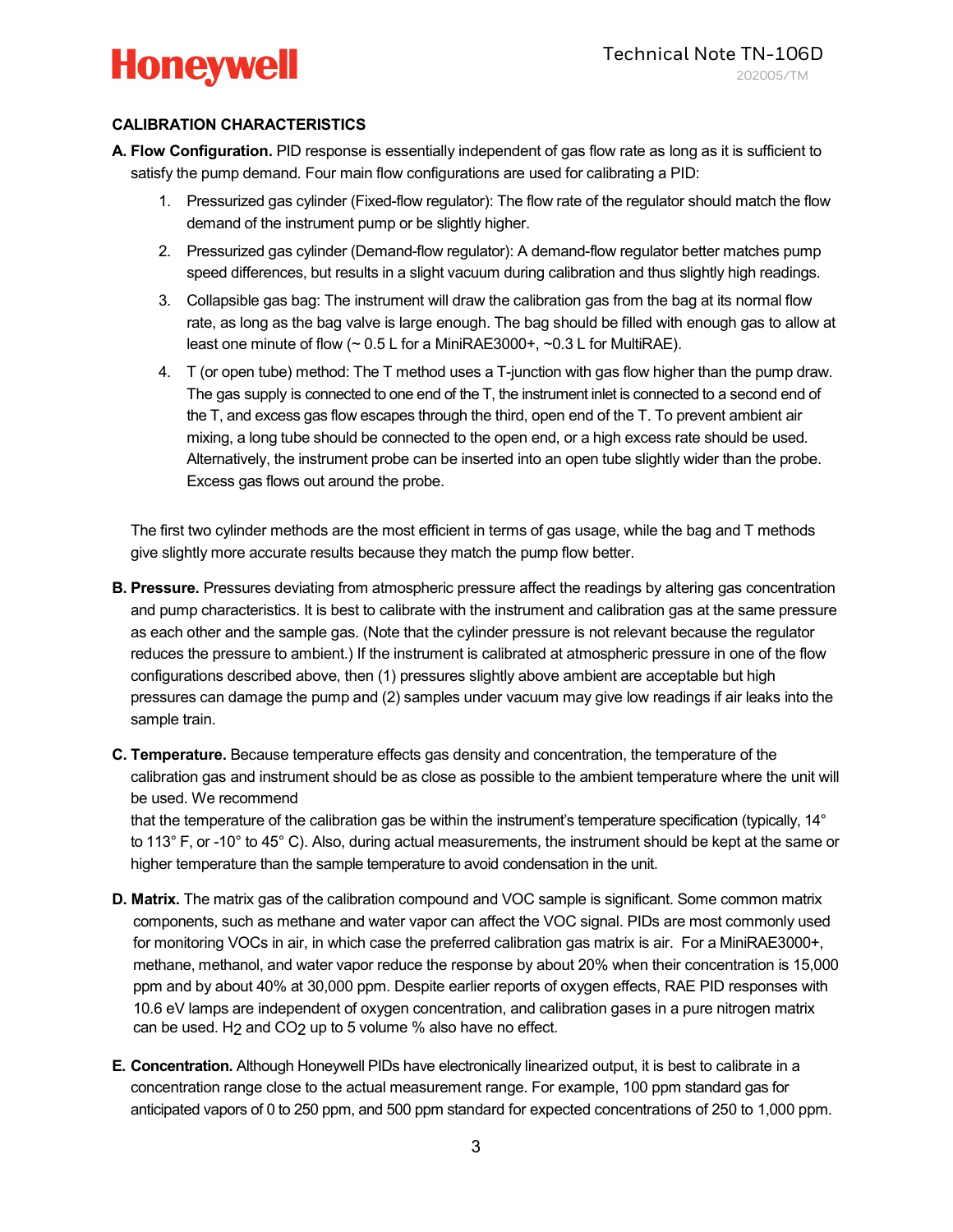The correction factors in this table were typically measured at 50 to 100 ppm and apply from the ppb range up to about 1,000 ppm. Above 1000 ppm the CF may vary and it is best to calibrate with the gas of interest near the concentration of interest.

- F. Filters. Filters affect flow and pressure conditions and therefore all filters to be used during sampling should also be in place during calibration. Using a water trap (hydrophobic filter) greatly reduces the chances of drawing water aerosols or dirt particles into the instrument. Regular filter replacements are recommended because dirty filters can adsorb VOCs and cause slower response time and shifts in calibration.
- G. Instrument Design. High-boiling ("heavy") or very reactive compounds can be lost by reaction or adsorption onto materials in the gas sample train, such as filters, pumps and other sensors. Multi-gas meters, including MultiRAE and AreaRAE Plus/Pro have the pump and other sensors upstream of the PID and are prone to these losses. Compounds possibly affected by such losses are shown in green in the table, and may give slow response, or in extreme cases, no response at all. In many cases the multi-gas meters can still give a rough indication of the relative concentration, without giving an accurate, quantitative reading. The 3GPID+ series instruments have inert sample trains and therefore do not exhibit significant loss; nevertheless, response may be slow for the very heavy compounds and additional sampling time up to a minute or more should be allowed to get a stable reading.

#### DISCLAIMER

TN-106D is a general guideline for Correction Factors (CF) for use with PID instruments manufactured by Honeywell. The CF may vary, depending on instrument and operation conditions. For the best accuracy, it is recommended to calibrate the instrument to target gas. Actual readings may vary with age and cleanliness of lamp, relative humidity, and other factors, as well. For accurate work, the instrument should be calibrated regularly under the operating conditions used. The factors in this table on the following pages were measured in dry air (40 to 50% RH) at room temperature, typically at 50 to 100 ppm. CF values may vary above about 1,000 ppm.

#### IMPORTANT!

Even though the same sensor may be used in different instruments (MultiRAE Series and ToxiRAE Pro, for example), the firmware and design of the instruments are different, The CF are therefore customized for best performance within the specific instrument, as confirmed by our lab tests.

Note: These CF are specific to the instruments cited in these notes, and do not apply to instruments not manufactured by Honeywell. In addition, these lamps and sensors should not be used in instruments by other manufacturers because their performance cannot be guaranteed.

#### Updates

The values in this table on the following pages are subject to change as more or better data become available. Watch for updates of this table on the Internet.

IE data are taken from the CRC Handbook of Chemistry and Physics, 73rd Edition, D.R. Lide (Ed.), CRC Press (1993) and NIST Standard Ref. Database 19A, NIST Positive Ion Energetics, Vers. 2.0, Lias, et.al., U.S. Dept. Commerce (1993).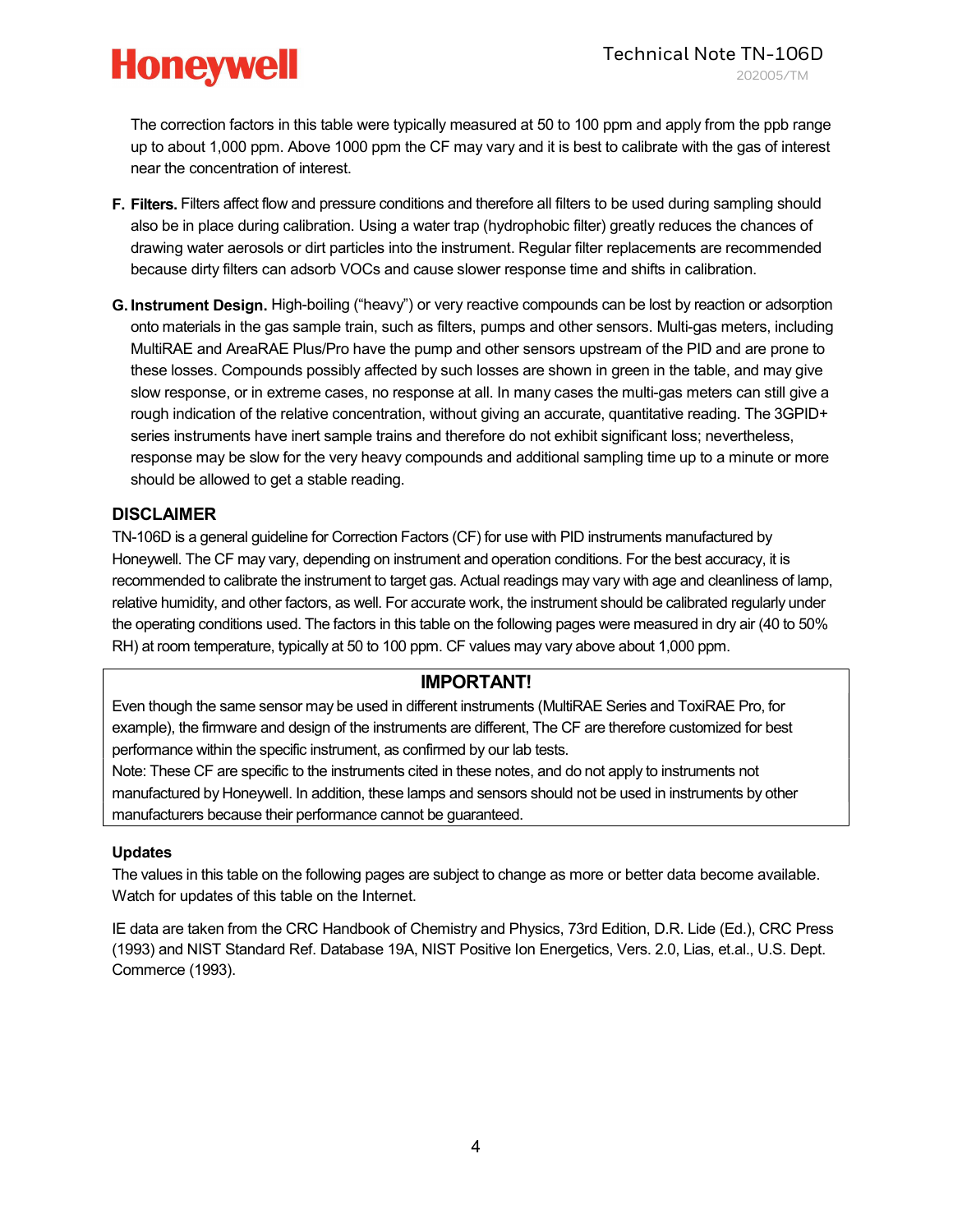

#### TABLE ABBREVIATIONS

CF = Correction Factor (multiply by reading to get corrected value for the compound when calibrated to isobutylene)

ND = Not Detectable NCF = No Correction Factor MW = Molecular weight CAS No. = CAS Registry Number **IE = Ionization Energy** 

Note: The term "ionization energy" is more scientifically correct and replaces the old term "ionization potential." High-boiling ("heavy") compounds may not vaporize enough to give a response even when their ionization energies are below the lamp photon energy. Some inorganic compounds like  $H_2O_2$  and  $NO_2$  give weak response even when their ionization energies are well below the lamp photon energy.

Note: The Correction Factors shown here are included in the Correction Factor Library in firmware version V1.00 for the BW RigRat.

| <b>Compound Name</b>        | IE (eV) | <b>Formula</b>   | CAS No.        | <b>Molecular</b><br>Weight<br>(g/mol) | CF<br>10.6eV |
|-----------------------------|---------|------------------|----------------|---------------------------------------|--------------|
| Acetaldehyde                | 10.23   | C2H4O            | 75-07-0        | 44.1                                  | 6            |
| <b>Acetic Acid</b>          | 10.66   | C2H4O2           | 64-19-7        | 60.1                                  | 22           |
| Acetic Anhydride            | 10.14   | C4H6O3           | 108-24-7       | 102.1                                 | 6.1          |
| Acetone                     | 9.71    | C3H6O            | 67-64-1        | 58.1                                  | 1.08         |
| Acetone cyanohydrin         | 11.1    | C4H7NO           | 75-86-5        | 85.1                                  | ND.          |
| Acetylene                   | 12.9    | C2H2             | 74-86-2        | 26                                    | <b>ND</b>    |
| Acrolein                    | 10.1    | C3H4O            | 107-02-8       | 56.1                                  | 3.9          |
| Acrylic Acid                | 10.6    | C3H4O2           | 79-10-7        | 72.06                                 | 12           |
| Acrylonitrile               | 10.91   | C3H3N            | $107 - 13 - 1$ | 53.1                                  | <b>ND</b>    |
| Allyl alcohol               | 9.67    | C3H6O            | 107-18-6       | 58.1                                  | 2.4          |
| Ammonia                     | 10.16   | NH <sub>3</sub>  | 7664-41-7      | 17                                    | 29           |
| Amyl acetate                | < 9.9   | C7H14O2          | 628-63-7       | 130.2                                 | 1.8          |
| Aniline                     | 7.72    | C7H7N            | 62-53-3        | 93.1                                  | 3.4          |
| Anisole                     | 8.21    | C7H8O            | 100-66-3       | 108.1                                 | 0.58         |
| Arsine                      | 9.89    | AsH <sub>3</sub> | 7784-42-1      | 77.9                                  | 1.9          |
| Benzene                     | 9.25    | C6H6             | $71-43-2$      | 78.1                                  | 0.48         |
| Benzyl alcohol              | 8.26    | C7H8O            | 100-51-6       | 108.1                                 | 1.9          |
| Benzyl chloride             | 9.14    | C7H7Cl           | 100-44-7       | 126.6                                 | 0.6          |
| Benzyl formate              | 9.32    | C8H8O2           | 104-57-4       | 136.1                                 | 0.73         |
| <b>Bromine</b>              | 10.51   | Br <sub>2</sub>  | 7726-95-3      | 159.8                                 | 1.3          |
| Bromobenzene                | 9.00    | C6H5Br           | 108-86-1       | 157.02                                | <b>NCF</b>   |
| Bromoethyl methyl ether, 2- | ~10     | C3H7OBr          | 6482-24-2      | 139                                   | 0.84         |
| <b>Bromoform</b>            | 10.48   | CHBr3            | 75-25-2        | 252.7                                 | 1.7          |
| Bromopropane, 1-            | 10.18   | C3H7Br           | 106-94-5       | 123                                   | 1.5          |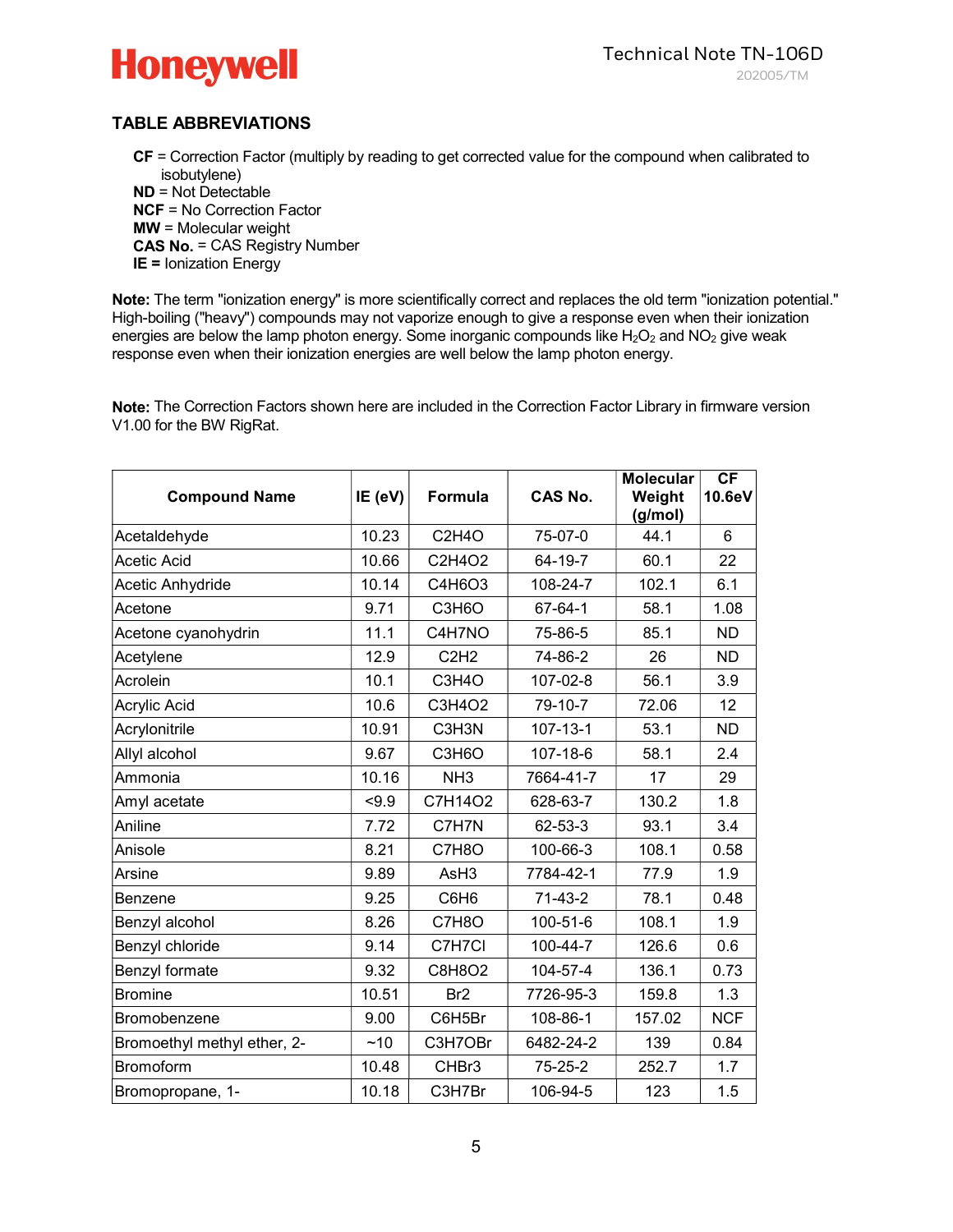|       |                               | 202005 |
|-------|-------------------------------|--------|
| S No. | Molecular CF<br>Weight 10.6eV |        |

| <b>Compound Name</b>           | IE (eV) | Formula                         | CAS No.       | <b>Molecular</b><br>Weight<br>(g/mol) | CF<br>10.6eV |
|--------------------------------|---------|---------------------------------|---------------|---------------------------------------|--------------|
| <b>Butadiene</b>               | 9.07    | C4H <sub>6</sub>                | 106-99-0      | 54.1                                  | 0.73         |
| Butadiene diepoxide, 1, 3-     | ~10     | C4H6O2                          | 298-18-0      | 86.1                                  | 3.5          |
| <b>Butane</b>                  | 10.53   | C4H10                           | 106-97-8      | 58.1                                  | <b>ND</b>    |
| Butane, n-                     | 10.53   | C4H10                           | 106-97-8      | 58.1                                  | ND.          |
| Butanol, 1-                    | 9.99    | C4H10O                          | $71-36-3$     | 74.1                                  | 4.7          |
| Butanol, t-                    | 9.9     | C4H10O                          | 75-65-0       | 74.1                                  | 2.9          |
| Butoxyethanol, 2-              | < 10    | C6H14O2                         | 111-76-2      | 118.2                                 | 1.2          |
| Butyl acetate, n-              | 10      | C6H12O2                         | 123-86-4      | 116.2                                 | 2.33         |
| Butyl acrylate, n-             | $-9.6$  | C7H12O2                         | 141-32-2      | 128.2                                 | 1.6          |
| Butylamine, n-                 | 8.71    | C4H11N                          | 109-73-9      | 73.1                                  | 1.1          |
| Butyl hydroperoxide, t-        | < 10    | C4H10O2                         | 75-91-2       | 90.1                                  | 1.6          |
| Butyl mercaptan                | 9.14    | <b>C4H10S</b>                   | 109-79-5      | 90.2                                  | 0.52         |
| Carbon disulfide               | 10.07   | CS <sub>2</sub>                 | 75-15-0       | 76.1                                  | 1.2          |
| Carbon monoxide                | 14.01   | CO                              | 630-08-0      | 28                                    | <b>ND</b>    |
| Carbon tetrachloride           | 11.47   | CCI4                            | 56-23-5       | 153.8                                 | <b>ND</b>    |
| Chlorine                       | 11.48   | Cl2                             | 7782-50-5     | 70.9                                  | <b>ND</b>    |
| Chlorobenzene                  | 9.06    | C6H5CI                          | 108-90-7      | 112.6                                 | 0.5          |
| Chloroethane                   | 10.97   | C <sub>2</sub> H <sub>5Cl</sub> | 75-00-3       | 64.5                                  | <b>ND</b>    |
| Chloroethyl ether, 2-          | 10.05   | C4H8Cl2O                        | 111-44-4      | 143                                   | 3            |
| Chloroform                     | 11.37   | CHC <sub>13</sub>               | 67-66-3       | 119.4                                 | <b>ND</b>    |
| Chloro-2-methylpropene, 3-     | 9.76    | C4H7Cl                          | 563-47-3      | 90.6                                  | 1.2          |
| Chloropicrin                   |         | CCI3NO <sub>2</sub>             | 76-06-2       | 164.4                                 | <b>ND</b>    |
| Chlorotrifluoroethene          | 9.76    | C <sub>2</sub> CIF <sub>3</sub> | 79-38-9       | 116.5                                 | 3.9          |
| Chlorotrimethylsilane          | 10.83   | C3H9CISi                        | 75-77-4       | 108.6                                 | <b>ND</b>    |
| Cresol, m-                     | 8.29    | C7H8O                           | 108-39-4      | 108.1                                 | 0.5          |
| Crotonaldehyde                 | 9.73    | C4H6O                           | 123-73-9      | 70.1                                  | 1.1          |
| Cumene                         | 8.73    | C9H12                           | 98-82-8       | 120.2                                 | 0.54         |
| Cyclohexane                    | 9.86    | C6H12                           | 110-82-7      | 84.2                                  | 1.4          |
| Cyclohexanol                   | 8.75    | C6H12O                          | 108-93-0      | 100.1                                 | 0.94         |
| Cyclohexanone                  | 9.14    | C6H10O                          | 108-94-1      | 98.1                                  | 0.9          |
| Cyclohexene                    | 8.95    | C6H10                           | 110-83-8      | 82.1                                  | 0.8          |
| Cyclohexylamine                | 8.40    | C6H13N                          | 108-91-8      | 99.17                                 | <b>NCF</b>   |
| Cyclopentane                   | 10.52   | C5H10                           | 287-92-3      | 70.1                                  | 15           |
| Cyclopropylamine               |         | C3H7N                           | 765-30-0      | 57.1                                  | 2.7          |
| Decane                         | 9.65    | C10H22                          | 124-18-5      | 142.3                                 | 1.4          |
| Dibromochloromethane           | 10.59   | CHBr2Cl                         | 124-48-1      | 208.3                                 | 3.6          |
| Dibromo-3-chloropropane, 1, 2- |         | C3H5Br2Cl                       | $96 - 12 - 8$ | 236.3                                 | 1.7          |
| Dibromoethane, 1, 2-           | 10.37   | C2H4Br2                         | 106-93-4      | 187.9                                 | 1.7          |
| Dichlorobenzene, o-            | 9.08    | C6H4Cl2                         | $95 - 50 - 1$ | 147                                   | 0.45         |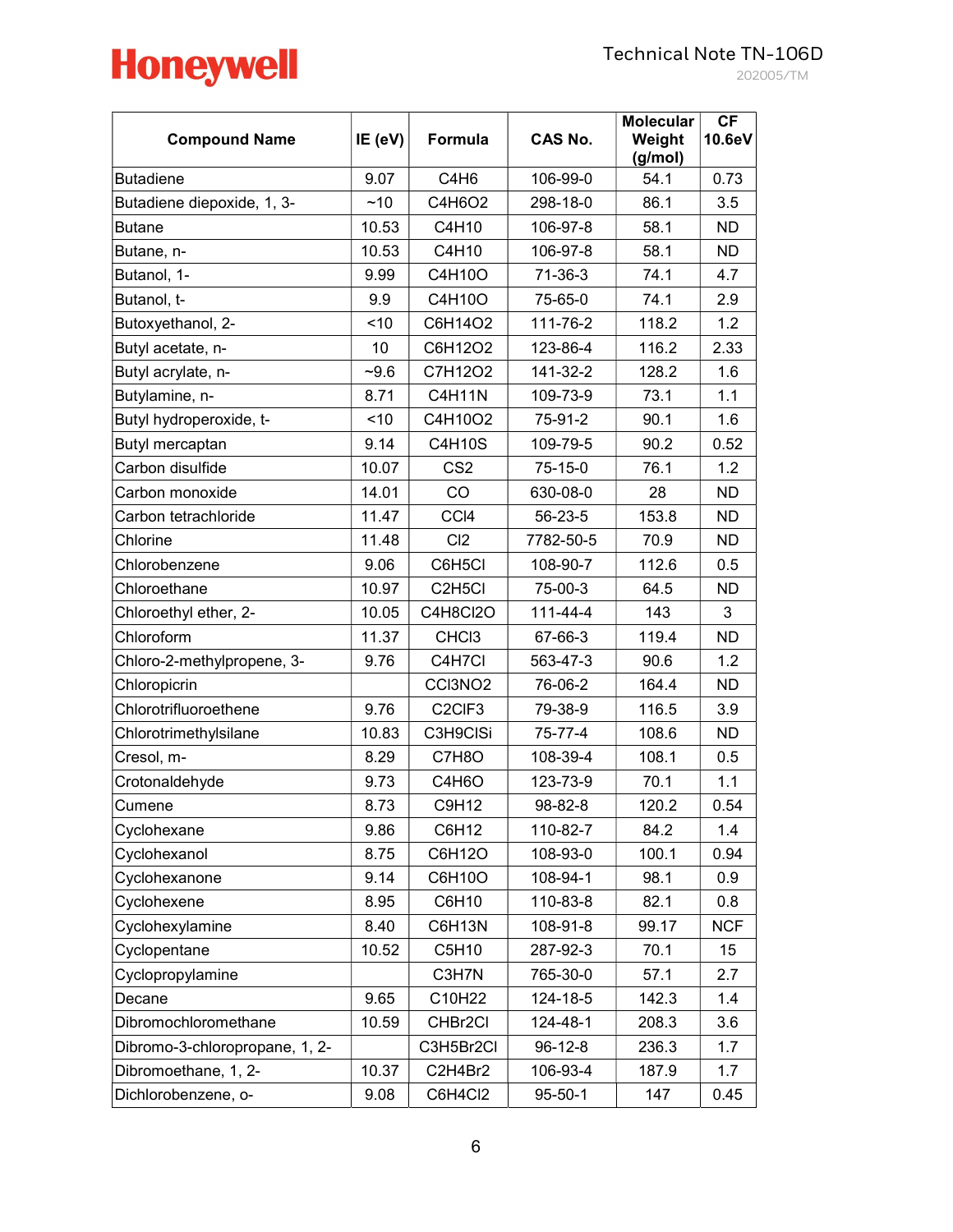| <b>Compound Name</b>                        | IE (eV) | Formula                                       | <b>CAS No.</b> | <b>Molecular</b><br>Weight<br>(g/mol) | CF<br>10.6eV   |
|---------------------------------------------|---------|-----------------------------------------------|----------------|---------------------------------------|----------------|
| Dichlorodimethylsilane                      | >10.7   | C2H6Cl2Si                                     | 75-78-5        | 129.1                                 | ND.            |
| Dichloroethane, 1, 2-                       | 11.04   | C2H4Cl2                                       | 107-06-2       | 99                                    | <b>ND</b>      |
| Dichloroethene, 1, 1-                       | 9.79    | C2H2Cl2                                       | 75-35-4        | 96.9                                  | 0.82           |
| Dichloroethene, t-1, 2-                     | 9.65    | C2H2Cl2                                       | 156-60-5       | 96.9                                  | 0.45           |
| Dichloro-1-fluoroethane, 1, 1-              |         | C2H3Cl2F                                      | 1717-00-6      | 117                                   | ND.            |
| Dichloromethane                             | 11.33   | CH <sub>2</sub> Cl <sub>2</sub>               | 75-09-2        | 85                                    | <b>ND</b>      |
| Dichloropentafluoropropane                  |         | C3HCI2F5                                      | 442-56-0       | 202.9                                 | <b>ND</b>      |
| Dichloro-1-propene, 1, 3-                   | < 10    | C3H4Cl2                                       | 542-75-6       | 111                                   | 0.96           |
| Dichloro-1-propene, 2, 3-                   | < 10    | C3H4Cl2                                       | 78-88-6        | 111                                   | 1.3            |
| Dichloro-1,1,1-trifluoroethane,2,2-         | 11.5    | C2HCI2F3                                      | 306-83-2       | 152.9                                 | <b>ND</b>      |
| Dichloro-2,4,6-<br>trifluoropyridine, 3, 5- |         | C5Cl2F3N                                      | 1737-93-5      | 202                                   | $\overline{2}$ |
| <b>Dichlorvos</b>                           | $-9.4$  | C4H7Cl2O4P                                    | 62-73-7        | 221                                   | 0.9            |
| Dicyclopentadiene                           | 8.8     | C10H12                                        | 77-73-6        | 132.2                                 | 1.3            |
| Diesel Fuel #2, whole                       |         |                                               | 68334-30-5     | 216                                   | 0.7            |
| Diethylamine                                | 8.01    | <b>C4H11N</b>                                 | 109-89-7       | 73.1                                  | 27.8           |
| 3-(Diethylamino) propylamine                |         | C7H18N2                                       | 104-78-9       | 130.23                                | <b>NCF</b>     |
| Diglyme                                     |         | C6H14O3                                       | 111-96-6       | 134.2                                 | 0.54           |
| Diisopropylamine                            | 7.73    | <b>C6H15N</b>                                 | 108-18-9       | 101.2                                 | 0.74           |
| <b>Diketene</b>                             | 9.6     | C4H4O2                                        | 674-82-8       | 84.1                                  | $\overline{2}$ |
| Dimethylacetamide, N, N-                    | 8.81    | C4H9NO                                        | 127-19-5       | 87.1                                  | 0.8            |
| Dimethyl carbonate                          | ~10.5   | C3H6O3                                        | 616-38-6       | 90.1                                  | ND.            |
| Dimethyl disulfide                          | 7.4     | <b>C2H6S2</b>                                 | 624-92-0       | 94.1                                  | 0.2            |
| Dimethylethylamine                          | 7.74    | <b>C4H11N</b>                                 | 598-56-1       | 73.1                                  | $\mathbf{1}$   |
| Dimethylformamide, N, N-                    | 9.13    | C3H7NO                                        | 68-12-2        | 73.1                                  | 0.7            |
| Dimethylhydrazine, 1, 1-                    | 7.28    | C2H8N2                                        | 57-14-7        | 60.1                                  | 0.78           |
| Dimethyl methylphosphonate                  | 10      | C3H9O3P                                       | 756-79-6       | 124.1                                 | 4.3            |
| Dimethyl sulfate                            |         | C2H6O4S                                       | $77 - 78 - 1$  | 126.1                                 | 20             |
| Dimethyl sulfoxide                          | 9.1     | C2H6OS                                        | 67-68-5        | 78.1                                  | 1.4            |
| Dioxolane, 1, 3-                            | 9.9     | C3H6O2                                        | 646-06-0       | 74.1                                  | 2.3            |
| DS-108F Wipe Solvent                        |         |                                               | 97-64-3        | 118                                   | 1.6            |
| Epichlorohydrin                             | 10.2    | C <sub>2</sub> H <sub>5</sub> C <sub>IO</sub> | 106-89-8       | 92.5                                  | 8.5            |
| Ethane                                      | 11.52   | C <sub>2</sub> H <sub>6</sub>                 | 74-84-0        | 30.1                                  | ND.            |
| Ethanol                                     | 10.47   | C <sub>2</sub> H <sub>6</sub> O               | 64-17-5        | 46.1                                  | 8.9            |
| Ethanolamine                                | 8.96    | C2H7NO                                        | 141-43-5       | 61.1                                  | <b>ND</b>      |
| Ethene                                      | 10.51   | C <sub>2</sub> H <sub>4</sub>                 | 74-85-1        | 28.1                                  | 9              |
| Ethyl acetate                               | 10.01   | C4H8O2                                        | 141-78-6       | 88.1                                  | 4.5            |
| Ethyl acrylate                              | 10.3    | C5H8O2                                        | 140-88-5       | 100.1                                 | 2.4            |
| Ethylbenzene                                | 8.77    | C8H10                                         | $100 - 41 - 4$ | 106.2                                 | 0.58           |
| Ethylenediamine                             | 8.6     | C2H8N2                                        | 107-15-3       | 60.1                                  | <b>ND</b>      |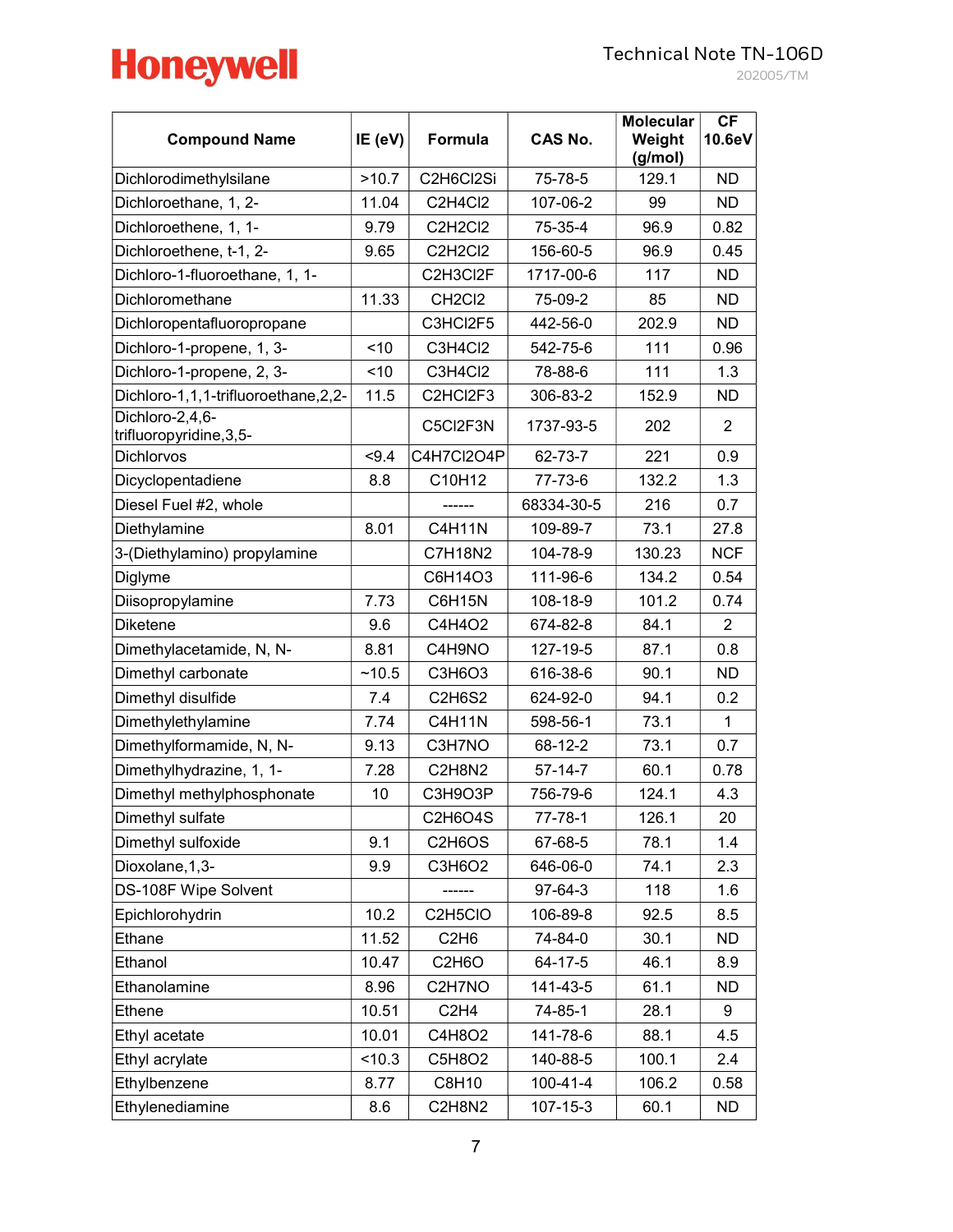| <b>Compound Name</b>                    | IE (eV) | Formula                         | <b>CAS No.</b> | <b>Molecular</b><br>Weight<br>(g/mol) | <b>CF</b><br>10.6eV |
|-----------------------------------------|---------|---------------------------------|----------------|---------------------------------------|---------------------|
| Ethylene glycol                         | 10.16   | C2H6O2                          | $107 - 21 - 1$ | 62.1                                  | 16                  |
| Ethylene glycol dimethyl ether          | 9.2     | C4H10O2                         | $110 - 71 - 4$ | 90.1                                  | $\mathbf{1}$        |
| Ethylene oxide                          | 10.57   | C2H4O                           | 75-21-8        | 44.1                                  | 13                  |
| Ethyl ether                             | 9.51    | C4H10O                          | 60-29-7        | 74.1                                  | 1.1                 |
| Ethyl 3-ethoxypropionate                |         | C7H14O3                         | 763-69-9       | 146.2                                 | 0.75                |
| Ethyl hexyl acrylate, 2-                |         | C11H20O2                        | $103 - 11 - 7$ | 184.3                                 | 1.1                 |
| Ethylidenenorbornene                    | 8.8     | C9H12                           | 16219-75-3     | 120.2                                 | 0.39                |
| Ethyl (S)-(-)-lactate                   | ~10     | C5H10O3                         | 687-47-8       | 118.1                                 | 3.2                 |
| Ethyl mercaptan                         | 9.29    | C <sub>2</sub> H <sub>6</sub> S | 75-08-1        | 62.1                                  | 0.56                |
| Ethyl sulfide                           | 8.43    | C4H10S                          | 352-93-2       | 90.2                                  | 0.51                |
| Formaldehyde                            | 10.87   | CH <sub>2</sub> O               | $50 - 00 - 0$  | 30                                    | <b>ND</b>           |
| Formamide                               | 10.16   | CH3NO                           | $75 - 12 - 7$  | 45                                    | 6.9                 |
| Formic acid                             | 11.33   | <b>CH2O2</b>                    | 64-18-6        | 46                                    | ND.                 |
| Furfural                                | 9.21    | C5H4O2                          | $98 - 01 - 1$  | 96.1                                  | $2.2\,$             |
| Furfuryl alcohol                        | < 9.5   | C5H6O2                          | 98-00-0        | 98.1                                  | 0.8                 |
| Gasoline                                |         |                                 | 8006-61-9      | 93                                    | $\mathbf{1}$        |
| Glutaraldehyde                          |         | C5H8O2                          | 111-30-8       | 100.1                                 | 0.8                 |
| Heptane, n-                             | 9.92    | C7H16                           | 142-82-5       | 100.2                                 | 2.8                 |
| Hexamethyldisilazane, 1, 1, 1, 3, 3, 3- | $-8.6$  | C6H19NSi2                       | 999-97-3       | 161.4                                 | 1.4                 |
| Hexamethyldisiloxane                    | 9.5     | C6H18OSi2                       | 107-46-0       | 162.38                                | <b>NCF</b>          |
| Hexane, n-                              | 10.13   | C6H14                           | 110-54-3       | 86.2                                  | 3                   |
| Hexanol, 1-                             | 9.89    | C6H14O                          | 111-27-3       | 102.2                                 | 2.5                 |
| Histoclear                              |         |                                 | 5989-27-5      | 136                                   | 0.4                 |
| Hydrazine                               | 8.1     | <b>H4N2</b>                     | 302-01-2       | 32.1                                  | 34.7                |
| Hydrogen                                | 15.43   | H <sub>2</sub>                  | 1333-74-0      | 2                                     | ND.                 |
| Hydrogen iodide                         | 10.39   | HI                              | 10034-85-2     | 127.9                                 | 0.6                 |
| Hydrogen sulfide                        | 10.45   | H2S                             | 6/4/7783       | 34.1                                  | 3                   |
| lodine                                  | 9.4     | 12                              | 7553-56-2      | 253.8                                 | 0.1                 |
| lodomethane                             | 9.54    | CH <sub>31</sub>                | 74-88-4        | 141.9                                 | 0.22                |
| Isoamyl acetate                         | < 10    | C7H14O2                         | 123-92-2       | 130.2                                 | 2.1                 |
| Isobutane                               | 10.57   | C4H10                           | 75-28-5        | 58.1                                  | <b>ND</b>           |
| Isobutanol                              | 10.02   | C4H10O                          | 78-83-1        | 74.1                                  | 3.8                 |
| Isobutylene                             | 9.24    | C4H8                            | $115 - 11 - 7$ | 56.1                                  | $\mathbf{1}$        |
| Isobutyl acrylate                       |         | C7H12O2                         | 106-63-8       | 128.2                                 | 1.5                 |
| Isopar E Solvent                        |         |                                 | 64741-66-8     | 121                                   | 0.8                 |
| <b>Isopar G Solvent</b>                 |         |                                 | 64742-48-9     | 148                                   | 0.79                |
| <b>Isopar K Solvent</b>                 |         |                                 | 64742-48-9     | 156                                   | 0.53                |
| <b>Isopar L Solvent</b>                 |         |                                 | 64742-48-9     | 163                                   | 0.52                |
| <b>Isopar M Solvent</b>                 |         |                                 | 64742-47-8     | 191                                   | 0.66                |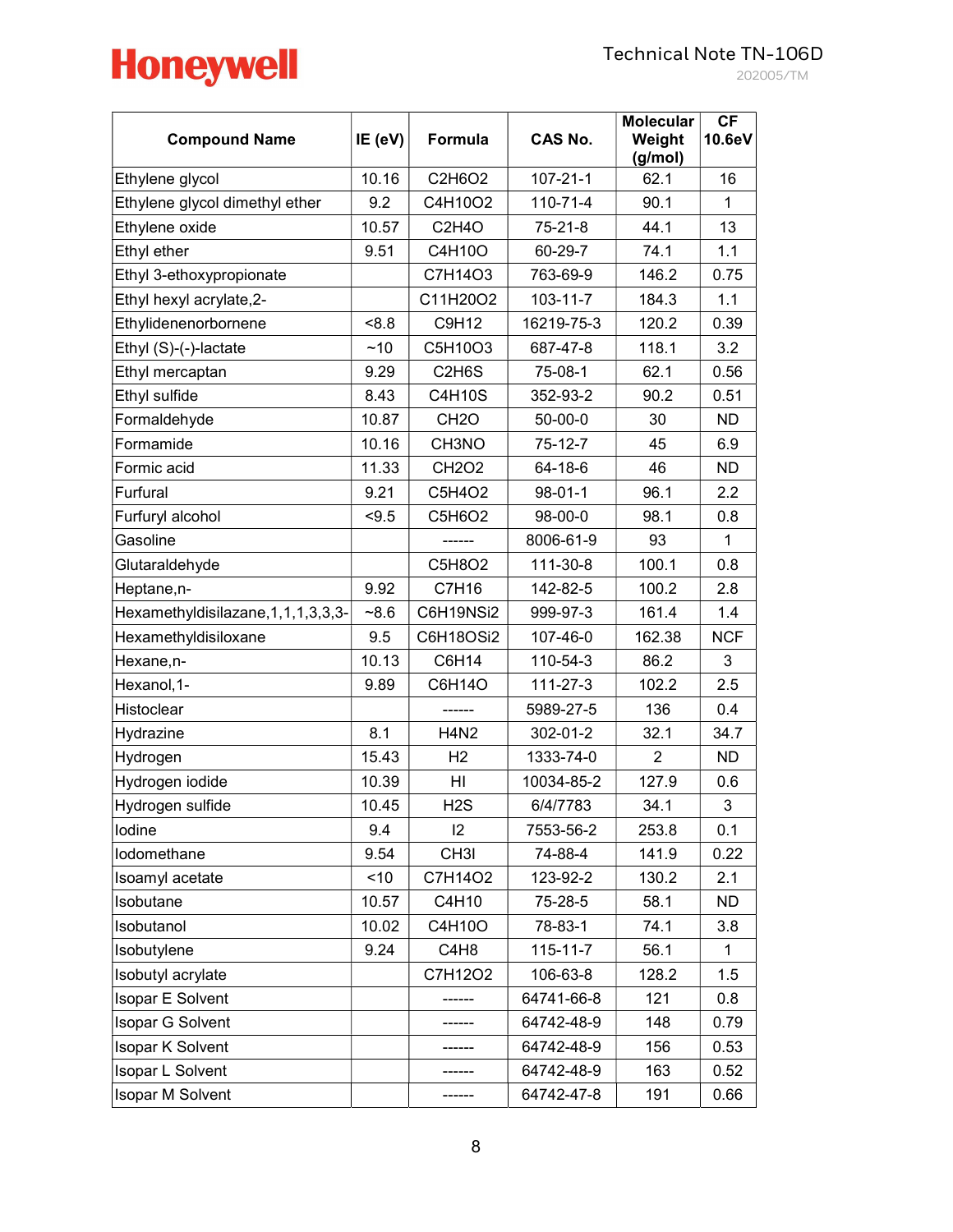

202005/TM

| <b>Compound Name</b>       | IE (eV) | Formula                         | <b>CAS No.</b> | <b>Molecular</b><br>Weight<br>(g/mol) | <b>CF</b><br>10.6eV |
|----------------------------|---------|---------------------------------|----------------|---------------------------------------|---------------------|
| Isoprene                   | 8.85    | C <sub>5</sub> H <sub>8</sub>   | 78-79-5        | 68.1                                  | 0.63                |
| Isopropanol                | 10.12   | C3H8O                           | 67-63-0        | 60.1                                  | 3.3                 |
| Jet A                      |         |                                 | 80008-20-6     | 150                                   | <b>NCF</b>          |
| Jet fuel JP-4              |         |                                 |                | 115                                   | $\mathbf{1}$        |
| Jet fuel JP-5              |         |                                 |                | 167                                   | 0.6                 |
| Jet fuel JP-8              |         |                                 |                | 165                                   | 0.6                 |
| Jet fuel TS                |         |                                 |                | 165                                   | 0.6                 |
| Limonene,D-                | $-8.2$  | C10H16                          | 5989-27-5      | 136.2                                 | 0.33                |
| Mesitylene                 | 8.41    | C9H12                           | 108-67-8       | 102.2                                 | 0.35                |
| Methane                    | 12.61   | CH <sub>4</sub>                 | 74-82-8        | 16                                    | <b>ND</b>           |
| Methanol                   | 10.85   | CH <sub>4</sub> O               | 67-56-1        | 32                                    | <b>ND</b>           |
| Methoxyethanol, 2-         | 10.1    | C3H8O2                          | 109-86-4       | 76.1                                  | 2.4                 |
| Methoxyethoxyethanol, 2-   | < 10    | C7H16O3                         | 111-77-3       | 120.2                                 | 1.2                 |
| Methyl acetate             | 10.27   | C3H6O2                          | 79-20-9        | 74.1                                  | 6.6                 |
| Methyl acrylate            | 9.9     | C4H6O2                          | 96-33-3        | 86.1                                  | 3.7                 |
| Methylaniline, N-          | 7.32    | C7H9N                           | 100-61-8       | 107.15                                | <b>NCF</b>          |
| Methyl bromide             | 10.54   | CH3Br                           | 74-83-9        | 94.9                                  | 1.7                 |
| Methyl t-butyl ether       | 9.24    | C5H12O                          | 1634-04-4      | 88.2                                  | 0.91                |
| Methyl chloride            | 11.22   | CH <sub>3</sub> CI              | 74-87-3        | 50.5                                  | <b>ND</b>           |
| Methylcyclohexane          | 9.64    | C7H14                           | 107-87-2       | 98.2                                  | 0.97                |
| Methylene chloride         | 11.22   | CH <sub>2</sub> C <sub>12</sub> | 75-09-2        | 84.9                                  | ND.                 |
| Methyl ether               | 10.03   | C <sub>2</sub> H <sub>6</sub> O | 115-10-6       | 46.1                                  | 3.1                 |
| Methyl ethyl ketone        | 9.51    | C4H8O                           | 78-93-3        | 72.1                                  | $\mathbf{1}$        |
| Methylhydrazine            | 7.7     | C2H6N2                          | 60-34-4        | 58.1                                  | 20                  |
| Methyl isobutyl ketone     | 9.3     | C6H12O                          | 108-10-1       | 100.2                                 | 0.8                 |
| Methyl isocyanate          | 10.67   | C2H3NO                          | 624-83-9       | 57.1                                  | 4.6                 |
| Methyl isothiocyanate      | 9.25    | C2H3NS                          | 551-61-6       | 73.1                                  | 0.45                |
| Methyl mercaptan           | 9.44    | CH <sub>4</sub> S               | 74-93-1        | 48.1                                  | 0.54                |
| Methyl methacrylate        | 9.7     | C5H8O2                          | 80-62-6        | 100.12                                | 1.5                 |
| Methyl propyl ketone       | 9.38    | C5H12O                          | 107-87-9       | 86.1                                  | 0.93                |
| 3-Methylpyridine           | 9.0     | C6H7N                           | 108-99-6       | 93.13                                 | <b>NCF</b>          |
| Methyl-2-pyrrolidinone, N- | 9.17    | C5H9NO                          | 872-50-4       | 99.1                                  | 6.9                 |
| Methyl salicylate          | ~9      | C8H8O3                          | 119-36-8       | 152.1                                 | 0.9                 |
| Methyl sulfide             | 8.69    | C <sub>2</sub> H <sub>6</sub> S | 75-18-3        | 62.1                                  | 0.44                |
| Mineral spirits            |         |                                 | 8020-83-5      | 144                                   | 0.71                |
| Naphthalene                | 8.13    | C10H8                           | $91 - 20 - 3$  | 128.2                                 | 0.42                |
| Nickel carbonyl in CO      | 8.8     | C4O4Ni                          | 13463-39-3     | 170.8                                 | 0.17                |
| Nitric oxide               | 9.26    | <b>NO</b>                       | 10102-43-9     | 30                                    | 22.2                |
| Nitrobenzene               | 9.81    | C6H5NO2                         | 98-95-3        | 123.1                                 | 5.9                 |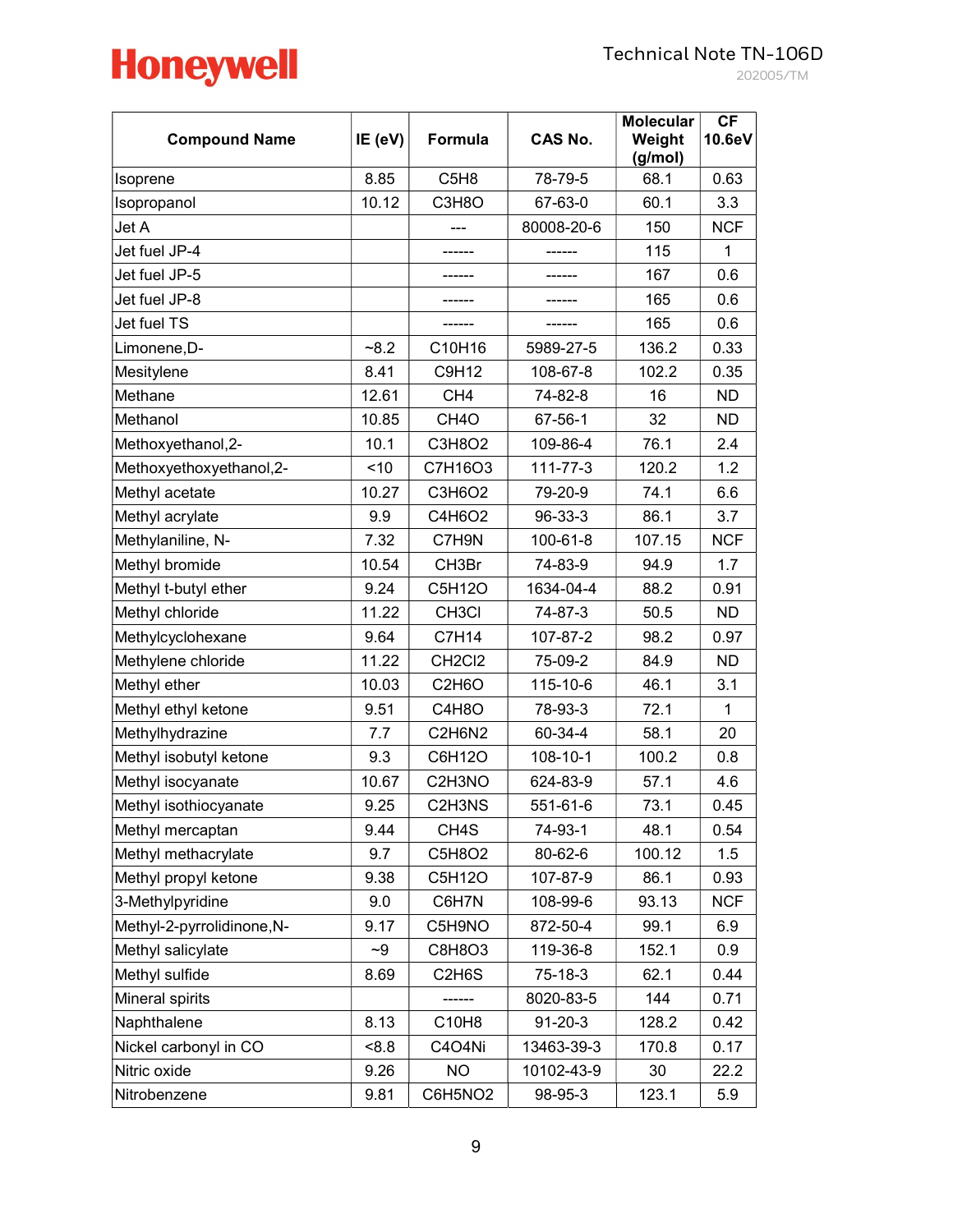

202005/TM

| <b>Compound Name</b>           | IE (eV) | Formula                        | <b>CAS No.</b> | <b>Molecular</b><br>Weight<br>(g/mol) | CF<br>10.6eV |
|--------------------------------|---------|--------------------------------|----------------|---------------------------------------|--------------|
| Nitrogen dioxide               | 9.75    | NO <sub>2</sub>                | 10102-44-0     | 46                                    | 16           |
| Norpar 12                      |         |                                | 64771-72-8     | 161                                   | 1.1          |
| Norpar 13                      |         |                                | 64771-72-8     | 189                                   | $\mathbf{1}$ |
| Octamethyltrisiloxane          | 10.04   | C8H24O2Si3                     | $107 - 51 - 7$ | 236.53                                | <b>NCF</b>   |
| Octane,n-                      | 9.82    | <b>C8H18</b>                   | 111-65-9       | 114.2                                 | 2.19         |
| Octene, 1-                     | 9.43    | C8H16                          | 111-66-0       | 112.2                                 | 0.75         |
| Pentane                        | 10.35   | C5H12                          | 109-66-0       | 72.2                                  | 6.8          |
| Peracetic acid                 |         | C2H4O3                         | 79-21-0        | 76.1                                  | ND.          |
| Perchloroethene                | 9.32    | C <sub>2</sub> C <sub>14</sub> | 127-18-4       | 168.5                                 | 0.57         |
| <b>PGME</b>                    |         | C4H12O2                        | 107-98-2       | 90.1                                  | 1.6          |
| <b>PGMEA</b>                   |         | C6H12O3                        | 108-65-6       | 132.2                                 | 1            |
| Phenol                         | 8.51    | C6H6O                          | 108-95-2       | 94.1                                  | 6.3          |
| Phosgene                       | 11.2    | CCI <sub>20</sub>              | 75-44-5        | 98.9                                  | ND.          |
| Phosphine                      | 9.87    | PH <sub>3</sub>                | 7803-51-2      | 34                                    | 3.5          |
| Pinene, a-                     | 8.07    | C10H16                         | 2437-95-8      | 136.2                                 | 0.31         |
| Pinene,b-                      | ~8      | C10H16                         | 18172-67-3     | 136.2                                 | 0.37         |
| Piperylene, isomer mix         | 8.6     | C5H8                           | 504-60-9       | 68.1                                  | 0.69         |
| Propandiol 1,2-                |         | C3H8O2                         | 57-55-6        | 76.1                                  | <b>NCF</b>   |
| Propane                        | 10.95   | C <sub>3</sub> H <sub>8</sub>  | 74-98-6        | 44.1                                  | <b>ND</b>    |
| Propanol                       | 10.22   | C3H8O                          | $71 - 23 - 8$  | 60.09                                 | <b>NCF</b>   |
| Propene                        | 9.73    | C <sub>3</sub> H <sub>6</sub>  | 115-07-1       | 42.1                                  | 1.4          |
| Propylamine, n-                | 8.78    | C3H9N                          | 107-10-8       | 59.1                                  | 1.1          |
| Propyl mercaptan, 2-           | 9.21    | C3H8S                          | 75-33-2        | 76.2                                  | 0.66         |
| Propylene carbonate            | 10.5    | C4H6O3                         | 108-32-7       | 102.1                                 | <b>ND</b>    |
| Propylene glycol               | < 10.2  | C3H8O2                         | 57-55-6        | 76.1                                  | 7.4          |
| Propylene oxide                | 10.22   | C3H6O                          | 16088-62-3     | 58.1                                  | 6.6          |
| Propyleneimine                 | 9       | C3H7N                          | 75-55-8        | 57.1                                  | 1.25         |
| Pyridine                       | 9.25    | C5H5N                          | 110-86-1       | 79.1                                  | 0.8          |
| Pyrrolidine (coats lamp)       | $-8$    | C4H9N                          | 123-75-1       | 71.1                                  | 1.3          |
| Styrene                        | 8.43    | C8H8                           | 100-42-5       | 104.1                                 | 0.6          |
| Tetrachloroethane, 1, 1, 2, 2- | 11.1    | C2H2Cl4                        | 79-34-5        | 167.9                                 | <b>ND</b>    |
| Tetrachlorosilane              | 11.79   | SiCl4                          | 100026-04-7    | 169.9                                 | ND.          |
| Tetraethyl orthosilicate       | $-9.8$  | C8H20O4Si                      | 78-10-4        | 208.3                                 | 0.71         |
| Tetrahydrofuran                | 9.41    | C4H8O                          | 109-99-9       | 72.1                                  | 1.7          |
| Tetramethyl orthosilicate      | ~10     | C4H12O4Si                      | 681-84-5       | 152.2                                 | 3.6          |
| Therminol VP-1                 |         |                                |                | 165.8                                 | 0.4          |
| Toluene                        | 8.82    | C7H8                           | 108-88-3       | 92.1                                  | 0.35         |
| Tolylene-2,4-diisocyanate      |         | C9H6N2O2                       | 584-84-9       | 174.2                                 | 1.4          |
| Trichlorobenzene, 1, 2, 4-     | 9.04    | C6H3Cl3                        | 120-82-1       | 181.5                                 | 0.9          |